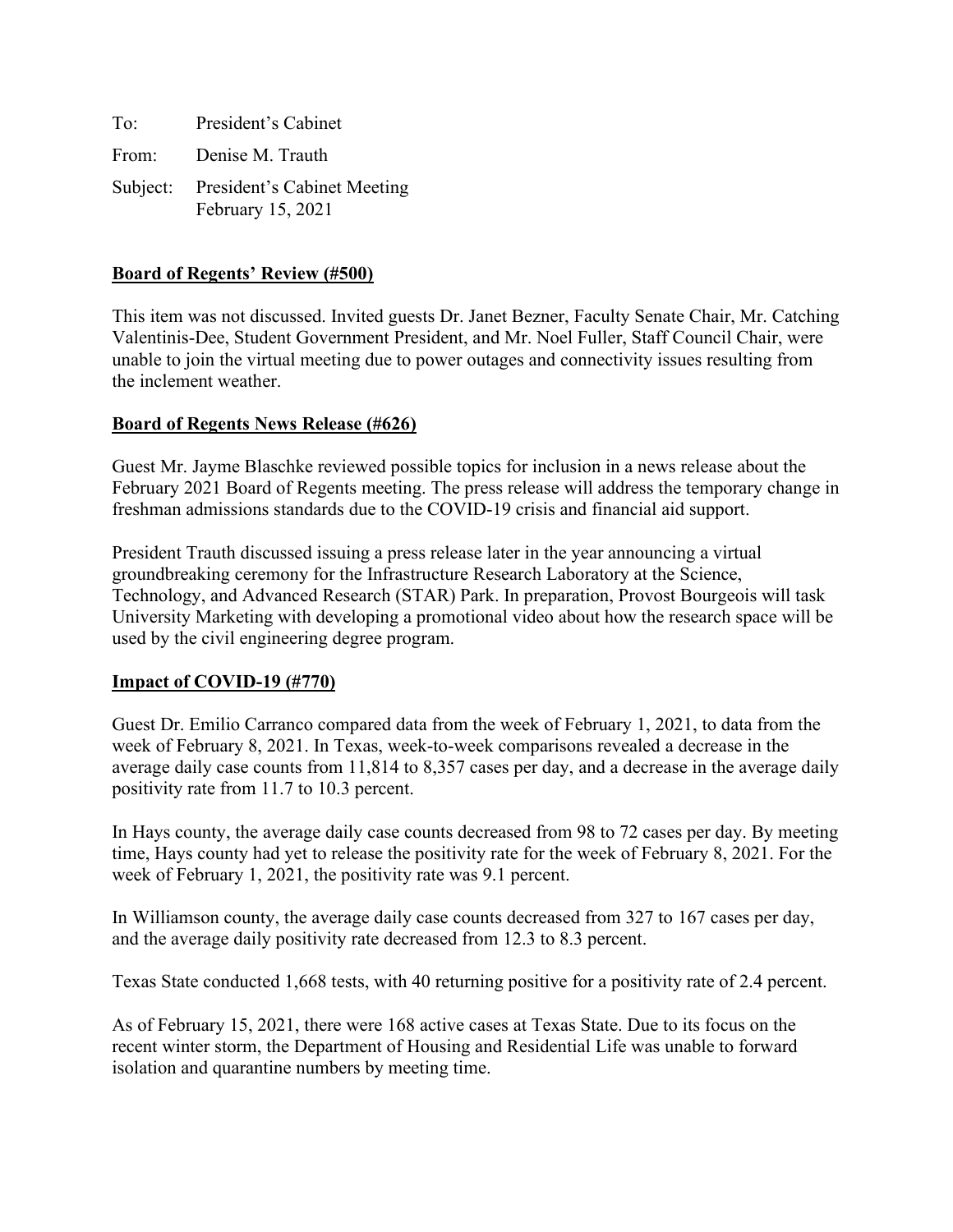In comparison to other Texas institutions of higher education, for the week of February 8, 2021, The University of Texas at Austin reported 77 positive results out of 4,595 tests for a positivity rate of 1.7 percent; and Texas A&M University reported 138 positive results out of 1,001 tests for a positivity rate of 13.8 percent.

Dr. Carranco provided an update on local vaccination distribution:

- Hays county, which has been designated as a Vaccine Hub, is consistently receiving weekly vaccine doses -- 1,950 of the Pfizer vaccine and 2,500 doses of the Moderna vaccine. Hays county has launched a preregistration site, and about 25,000 people in the 1a and 1b groups are on the waitlist. Only a few area clinics have received allotments of the vaccine, about 100 at a time. A federal effort is underway to supply pharmacies across the country directly with the vaccine. To date, the HEB pharmacy in Kyle has received 100 doses.
- Both the federal and state governments are exploring sites that can be used for mass vaccination. Mr. Algoe added that the Texas Department of Emergency Management (TDEM) has been informed of Texas State's willingness to participate in large scale vaccination. In about a month, it is anticipated that TDEM will have a mass distribution plan in place.
- The Johnson & Johnson vaccine is expected to be approved by the end of February 2021.
- Based on current vaccine rollout, college-aged individuals will likely have the opportunity for vaccination in May 2021.
- Regarding when educators will have access to the vaccine, it remains unclear who the state of Texas will designate as the next priority group.

Dr. Carranco and Dr. Hernandez continued the discussion regarding spring break, including whether additional mitigation strategies need to be implemented. Dr. Carranco presented recommendations from the Health, Wellness, and Safety Work Group. Requiring a negative test to return to residence halls following spring break will be difficult. The current mitigation measures have been and are expected to continue to be effective; however, more will be done leading up to and following spring break. Recommendations included a steady stream of messaging leading up to spring break to raise awareness of the latest CDC travel guidelines, especially as they relate to travel by car, bus, and plane; an increase in testing capacity the week following spring break; and messaging strongly encouraging students, faculty, and staff to be tested upon their return from spring break. Dr. Hernandez and Dr. Carranco will continue to meet with various constituents and will be prepared to discuss recommendations during the next Cabinet meeting.

# **RTA 3/1/21 Discuss COVID-19 spring break mitigation strategies.**

Dr. Carranco presented recommendations from the Health, Wellness, and Safety Work Group regarding summer camps, such as: ensuring current health and safety guidelines are followed,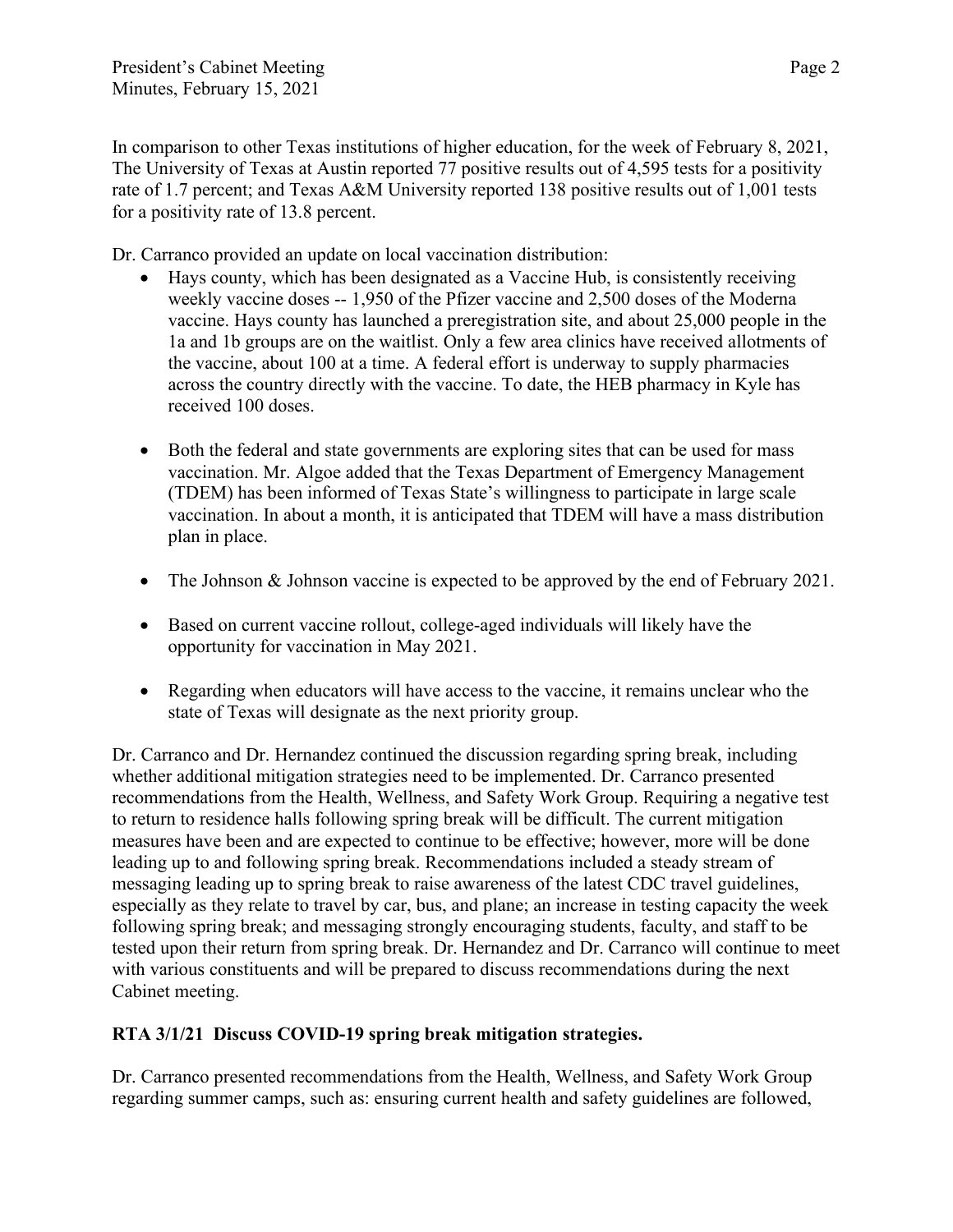participants being placed in pods, and limiting attendance. Cabinet members discussed whether to require participants to produce a negative test upon check-in. Cabinet members agreed to the requirement for overnight camps. The requirement for day camps will be discussed at a future meeting.

## **RTA 3/1/21 Discuss resumption of summer athletic camps.**

## **Pandemic/Post Pandemic Work Groups (#771)**

Invited guest Dr. Angela Ausbrooks was unable to join the virtual meeting due to a power outage resulting from the inclement weather. Cabinet members reviewed the Faculty and Staff Morale Final Report, discussed the recommendations, and identified ways to meet the recommendations. Dr. Ausbrooks will be invited back to a future Cabinet meeting to continue the discussion.

## **RTA 3/8/21 Continue discussion on the Faculty and Staff Morale Final Report.**

The role that supervisors play in supporting faculty and staff morale was underscored. Mr. Algoe asked Vice Presidents to encourage all supervisors in their respective divisions to participate in the [HR Essentials for TXST Managers certificate program.](https://www.hr.txstate.edu/odc/employee-certifications/hressentials.html)

For employees who believe they have experienced inequities with workplace assignments, Mr. Algoe shared that UPPS 04.04.41, Staff Employee Mediation and Grievance Policy, outlines the appropriate grievance reporting process.

## **UPPS 06.02.01, Communication with Governmental Agencies**

Dr. Lloyd led a discussion on revising UPPS 06.02.01 to add clarity to the process of how Texas State employees are to engage with elected officials. Cabinet members provided suggestions, shifting its focus from government agencies to elected officials. The policy only applies to faculty and staff, not students. Dr. Hernandez will look into the protocol as it relates to student organizations.

## **President's Update (#556)**

President Trauth announced that the February 16, 2021, Cabinet meeting has been cancelled due to the inclement weather. It will be rescheduled for later in the month.

## **Significant Issues (#01)**

Provost Bourgeois reviewed the weather forecast for the week of February 15-19, 2021, and discussed the guidance faculty will be given about how to make up for lost contact hours due to the current weather-related closures. A final decision about when classes and events will resume will be made by 5:00 p.m., on February 16, 2021.